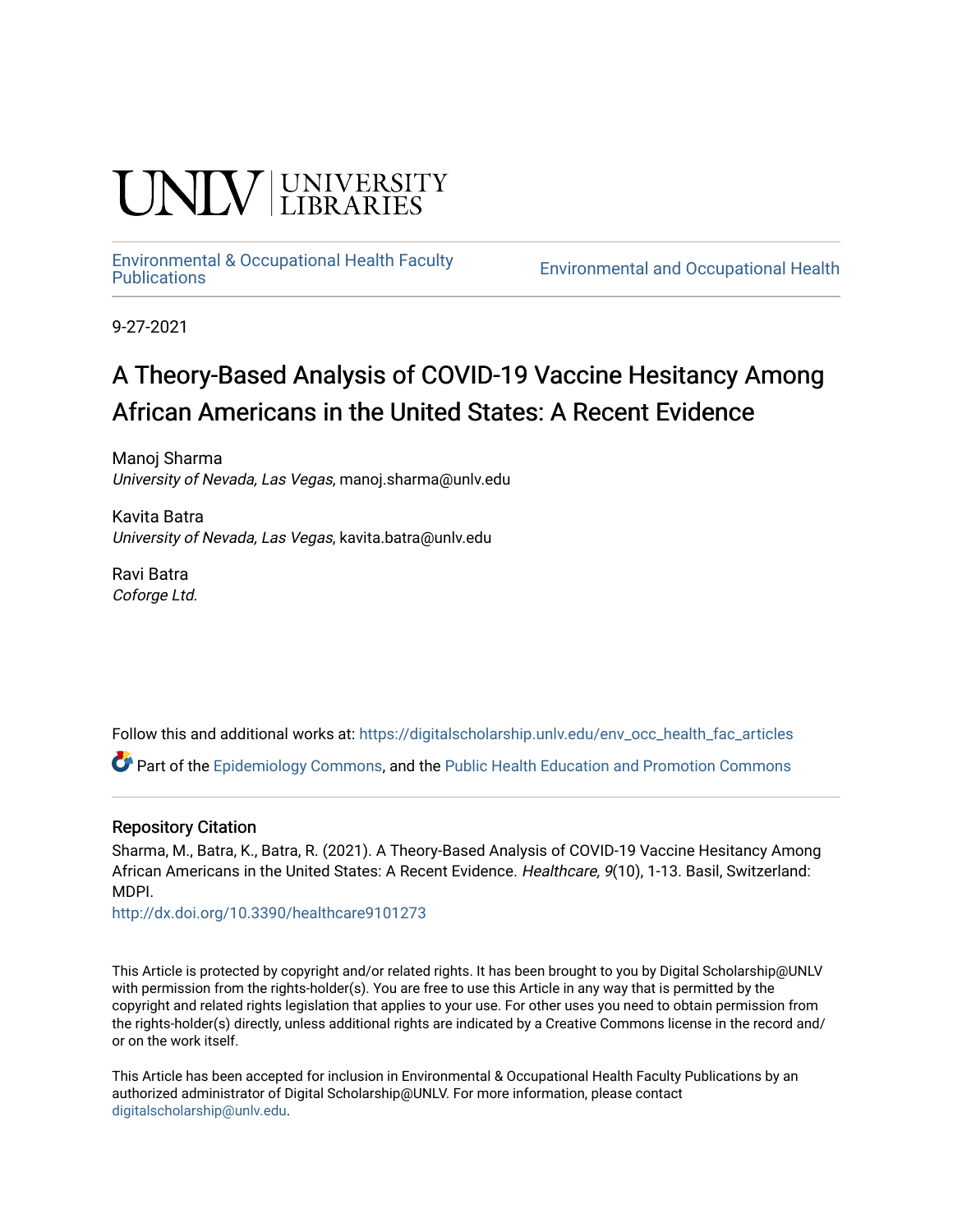



## *Article* **A Theory-Based Analysis of COVID-19 Vaccine Hesitancy among African Americans in the United States: A Recent Evidence**

**Manoj Sharma <sup>1</sup> [,](https://orcid.org/0000-0002-4624-2414) Kavita Batra 2,[\\*](https://orcid.org/0000-0002-0722-0191) and Ravi Batra <sup>3</sup>**

- <sup>1</sup> Department of Environmental and Occupational Health, University of Nevada, Las Vegas, NV 89119, USA; manoj.sharma@unlv.edu
- <sup>2</sup> Office of Research, Kirk Kerkorian School of Medicine, University of Nevada, Las Vegas, NV 89102, USA<br><sup>3</sup> Department of Information Technology Coforce Ltd., Atlanta CA 20228, USA: pavi batra122@cmail.com
- <sup>3</sup> Department of Information Technology, Coforge Ltd., Atlanta, GA 30338, USA; ravi.batra123@gmail.com
- **\*** Correspondence: Kavita.batra@unlv.edu or drkavita.juneja@gmail.com

**Abstract:** African Americans have been disproportionately vaccinated at lower rates, which warrants the development of theory-based interventions to reduce vaccine hesitancy in this group. The fourth-generation theories, e.g., multi-theory model (MTM) of health behavior change, are vital in developing behavioral interventions. Therefore, the current study aims to determine recent trends in COVID-19 vaccination rates and to test the MTM model in predicting the initiation of COVID-19 vaccines among vaccine-hesitant Blacks. A sample of 428 unvaccinated African Americans were recruited through a web-based survey using a 28-item psychometric valid questionnaire. Chi-square, independent-samples-t-test or Welch's t test, and Pearson's correlation tests were utilized for the analyses. Hierarchical regression modelling was performed to determine the increment in variation accounted for through addition of predictors over a set of models. Nearly 48% of unvaccinated Blacks reported being vaccine-hesitant. The vaccine-hesitant group was relatively younger (40.5 years  $\pm$  15.8 vs. 46.2 years ± 17.4, *p* < 0.001), were Republicans (22.1% vs. 10.0%, *p* < 0.001), lived in the North-East region (26.0% vs. 11.4%,  $p < 0.001$ ) and had religious affiliations other than Christianity (21.2% vs. 13.6%, *p* = 0.04). The mean scores of perceived advantages ((9.01 ± 3.10 vs. 7.07 ± 3.60, *p* < 0.001) and behavioral confidence (8.84  $\pm$  3.76 vs. 5.67  $\pm$  4.09,  $p < 0.001$ ) were higher among vaccine non-hesitant group as opposed to the hesitant ones. In a final regression model, all MTM constructs) predicted nearly 65% of variance in initiating COVID-19 vaccination behavior among the vaccine-hesitant group (adjusted  $R^2 = 0.649$ , F = 32.944,  $p < 0.001$ ). With each unit increment in MTM constructs (e.g., participatory dialogue and behavior confidence), the initiation of COVID-19 vaccination among vaccine-hesitant Blacks increased by 0.106 and 0.166 units, respectively. Based on the findings of this study a m-health educational intervention to promote COVID-19 vaccine uptake behavior among Blacks is proposed.

**Keywords:** COVID-19; pandemic; SARS-CoV; African American; multi-theory model; COVID-19 vaccine; vaccine hesitancy

#### **1. Introduction**

The COVID-19 pandemic is an ongoing public health threat, which accelerated the development of the COVID-19 vaccine to prevent severe illness, hospitalizations, and mortality [\[1\]](#page-11-0). In May 2020, a partnership between the Departments of Health and Human Services and Defense established the Operation Warp Speed (OWS) with a projected goal of producing 300 million doses by early 2021 [\[2\]](#page-11-1). In the United States, on 11 December 2020, Pfizer's BioNTech (BNT161b2) vaccine was approved by the Food and Drug Administration (FDA) as the first vaccine for emergency use for people 16 years and older [\[3\]](#page-12-0). Then, a week later, Moderna's (mRNA-1273) vaccine was approved by the FDA followed by the approval of single-shot Johnson and Johnson's vaccine (Ad26.COV2. S) on 27 February



**Citation:** Sharma, M.; Batra, K.; Batra, R. A Theory-Based Analysis of COVID-19 Vaccine Hesitancy among African Americans in the United States: A Recent Evidence. *Healthcare* **2021**, *9*, 1273. [https://doi.org/](https://doi.org/10.3390/healthcare9101273) [10.3390/healthcare9101273](https://doi.org/10.3390/healthcare9101273)

Academic Editor: Tao-Hsin Tung

Received: 27 August 2021 Accepted: 23 September 2021 Published: 27 September 2021

**Publisher's Note:** MDPI stays neutral with regard to jurisdictional claims in published maps and institutional affiliations.



**Copyright:** © 2021 by the authors. Licensee MDPI, Basel, Switzerland. This article is an open access article distributed under the terms and conditions of the Creative Commons Attribution (CC BY) license (https:/[/](https://creativecommons.org/licenses/by/4.0/) [creativecommons.org/licenses/by/](https://creativecommons.org/licenses/by/4.0/) 4.0/).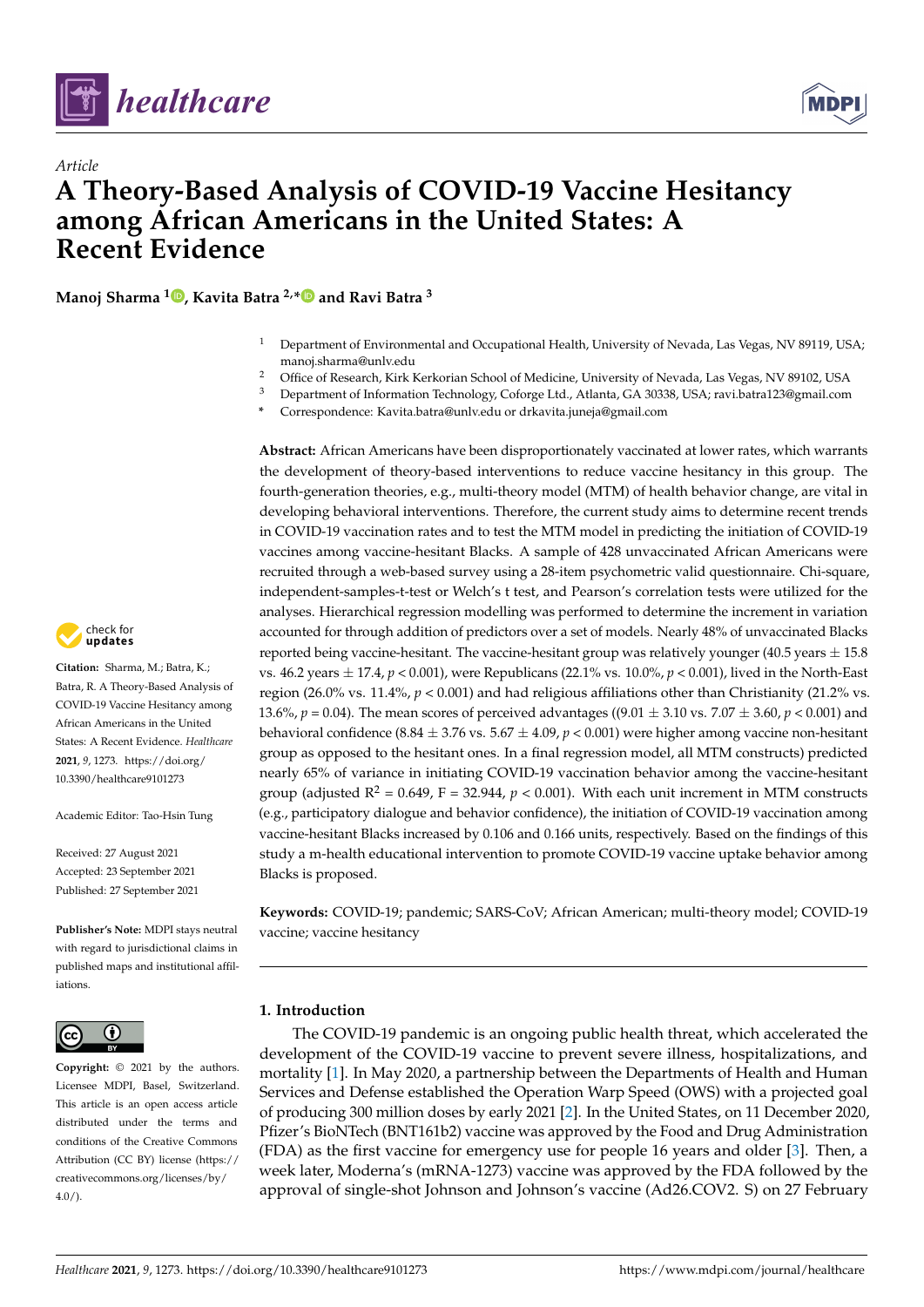2021 for people 18 years and older [\[3\]](#page-12-0). In clinical studies, all three vaccines have shown sufficient efficacy in preventing COVID-19 infection [\[4–](#page-12-1)[6\]](#page-12-2). Given the vaccine was approved on an emergency use authorization (EUA) basis on a fast approval track, there are some concerns and hesitancy among the general public regarding the COVID-19 vaccine uptake behavior. Attitudes of Antivaxxers, myths and misconceptions, conspiracy theories, the unknown nature of long-term side effects, and prevailing skepticism have also been fueling the vaccine hesitancy [\[7](#page-12-3)[–10\]](#page-12-4). As of 25 August 2021, nearly 203 million or 60.1% of the population has been fully or partially vaccinated in the U.S. [\[11\]](#page-12-5). This is short of the Biden administration's projected goal of giving at least one COVID-19 vaccine shot to 70% of the U.S. adult population by 4 July 2021 [\[12\]](#page-12-6).

Recent studies indicated that COVID-19 vaccine hesitancy is higher among Blacks or African Americans [\[13\]](#page-12-7). A pooled analysis of 13 studies found COVID-19 vaccine hesitancy to be 26.3% in all Americans and 41.6% (95%CI: 34.4–48.9) for Blacks [\[14\]](#page-12-8). Previous studies have voiced concerns about racial differences in mistrust as a contributing factor of hesitancy among Blacks towards vaccines as well as clinical research [\[15\]](#page-12-9). In addition, reduced access to healthcare, less research evidence with African American participants in studies, lower awareness and educational attainment, and history of the Tuskegee Syphilis study's ethical misconduct were also cited as contributing factors of vaccine hesitancy [\[16](#page-12-10)[–19\]](#page-12-11). This is alarming as Blacks share a disproportionate burden of high morbidity, mortality, and socioeconomic impacts of COVID-19 pandemic [\[20\]](#page-12-12). These disparate effects were also existent during the 2009 influenza outbreak and vaccination; the current event (COVID-19 pandemic) is a wake-up call to address this discrepancy and gain trust of communities hit hard by the pandemic [\[21\]](#page-12-13). Until today, no theory-based studies have been conducted to understand the correlates of COVID-19 vaccine hesitancy among Blacks or African Americans, which will aid in developing evidence-based interventions to promote vaccine acceptability in this group.

A theoretical basis is vital in deciphering why people engage or fail to engage in behaviors that promote health [\[22\]](#page-12-14). The theoretical evidence can help designing efficacious, effective and precision interventions [\[23\]](#page-12-15). Theory-based health behavior research has evolved over the years from crude knowledge–attitude–practices (KAP) surveys, to skill-based intervention planning, to single theory interventions to the current Fourthgeneration multiple theory precision interventions [\[23\]](#page-12-15). One such Fourth-generation theory is the multi-theory model (MTM) of health behavior change [\[23](#page-12-15)[,24\]](#page-12-16), which will be the framework of this proposed study. Therefore, the purpose of this study was to identify sociodemographic and MTM-based differences between vaccine-hesitant African Americans and non-vaccine-hesitant African Americans. Further, the study aimed to utilize MTM in explaining COVID-19 vaccine acceptability behavior among Blacks from data collected during the third quarter of 2021 and proposed an m-health (mobile phone-based) educational intervention for the possible implementation.

#### *1.1. Study Design and Participants*

This study was a cross-sectional survey including 28 questions. The survey was conducted during July-August 2021 to recruit unvaccinated African American adults residing in the United States. According to the recent estimates, the African American racial subgroup constitutes 13.5% of the U.S. population [\[25\]](#page-12-17). Reportedly, African American subgroups were less willing to take the COVID-19 vaccine than their other race counterparts [\[26,](#page-12-18)[27\]](#page-12-19).

#### *1.2. Recruitement and Data Collection*

A commercial survey sampling and administration company, Qualtrics, was contacted to recruit a nationwide sample of unvaccinated African American U.S. residents [\[28,](#page-12-20)[29\]](#page-13-0). The majority of the sample come from the traditional market research panels, however, for hard-to-reach or restrictive sample (such as that used in this study), Qualtrics uses a niche panel through specialized campaigns. Invitation methods include but are not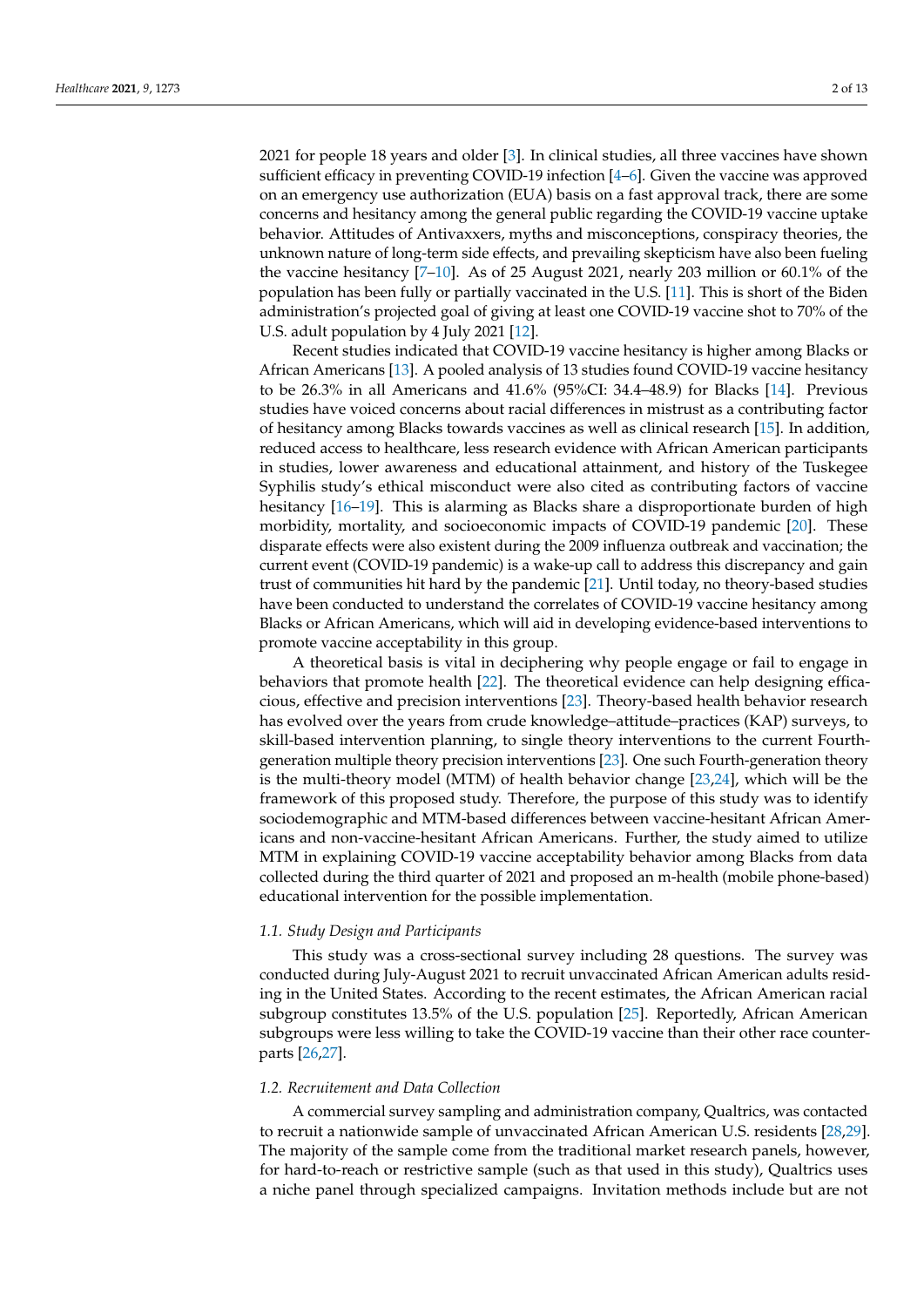limited to emails and in-app notifications. Panel members can unsubscribe from the emails at any time [\[28](#page-12-20)[,29\]](#page-13-0). Screening questions are asked from the potential participants prior to survey entry to ensure eligibility [\[28](#page-12-20)[,29\]](#page-13-0). To prevent the self-selection bias, survey invitation was kept general and specific details of the survey were not revealed before the screening questions. The respondents were compensated for their time to take the survey and incentives may include gift cards, redeemable points, cash rewards, vouchers, SkyMiles, etc.

#### *1.3. Ethical Considerations*

This study was conducted according to the Helsinki declarations. The research protocol and informed consent forms used in this study were approved by the Institutional Review Board (IRB) of the University of Nevada, Las Vegas (IRB Protocol # 1702350-2). A detailed information sheet outlining the objectives, procedures of the study, duration of the survey and expected outcomes including benefits, risks, and dissemination of findings were provided to the participants before taking the survey. The participation in this survey was made completely voluntary by providing options of "agree" or "disagree" to the participants. Adherence to the Health Insurance Portability and Accountability Act (HIPAA) was maintained during this study. In other words, no personal identifiers were collected to preserve anonymity of the responses. Each participant was allowed to take the survey only once to prevent ballot box stuffing, which was the algorithm used during the data collection. To exclude duplication and ensure validity, Qualtrics uses the unique digital fingerprinting mechanism to retain the integrity of the survey data.

#### *1.4. Survey Instrument*

We used a psychometric valid and reliable tool developed/used by a previous study to explain COVID-19 vaccine hesitancy among U.S. college students [\[30\]](#page-13-1). This tool was based on the Fourth-generation theory called the Multi-theory Model (MTM) framework [\[23](#page-12-15)[,24\]](#page-12-16). The MTM has been widely tested in studying or explaining several health behaviors such as physical activity [\[31\]](#page-13-2), and fruits and vegetables intake [\[32\]](#page-13-3). In addition, the MTM has also been used to explain behaviors (e.g., handwashing) and social connectedness during the COVID-19 pandemic [\[33](#page-13-4)[,34\]](#page-13-5). The survey tool consisted of 15 demographic questions with 13 questions based on MTM subscales of intention to initiate COVID-19 vaccination behavior. A detailed description of the instrument's components is provided in Table [1.](#page-3-0) The two MTM constructs of initiation (e.g., Advantages and Disadvantages) were measured on a 5-point Likert scale, which ranges from "Never" to "Very Often." As described in the Table [1,](#page-3-0) the Participatory dialogue score was obtained after subtracting the total disadvantages score from the advantages score of each participant. The other two constructs, i.e., behavioral confidence and changes in the physical environment were measured on a scale of surety, which ranged from "Not at all sure" to "Completely sure" on a 5-point Likert scale (Table [1\)](#page-3-0). Each construct has 3 items and the score ranges from 0–12 units.

<span id="page-3-0"></span>

| Domain                                                 | <b>Constructs</b>                               | Description (s)                                                                                   |                                                    |
|--------------------------------------------------------|-------------------------------------------------|---------------------------------------------------------------------------------------------------|----------------------------------------------------|
|                                                        | Participatory dialogue                          | Advantages                                                                                        | Perceived advantages of<br>COVID-19 vaccination    |
|                                                        | (Difference of advantages and<br>disadvantages) | Disadvantages                                                                                     | Perceived disadvantages of<br>COVID-19 vaccination |
| Intention of initiating<br><b>COVID-19</b> vaccination | Behavioral confidence                           | Confidence of taking COVID-19<br>vaccination despite external and<br>internal restrictive factors |                                                    |
|                                                        | Changes in the physical environment             | COVID-19 vaccination by<br>facilitating enabling factors from<br>the environment                  |                                                    |

**Table 1.** Theoretical framework of Multi-level Theory Model explaining the initiation of COVID-19 vaccination.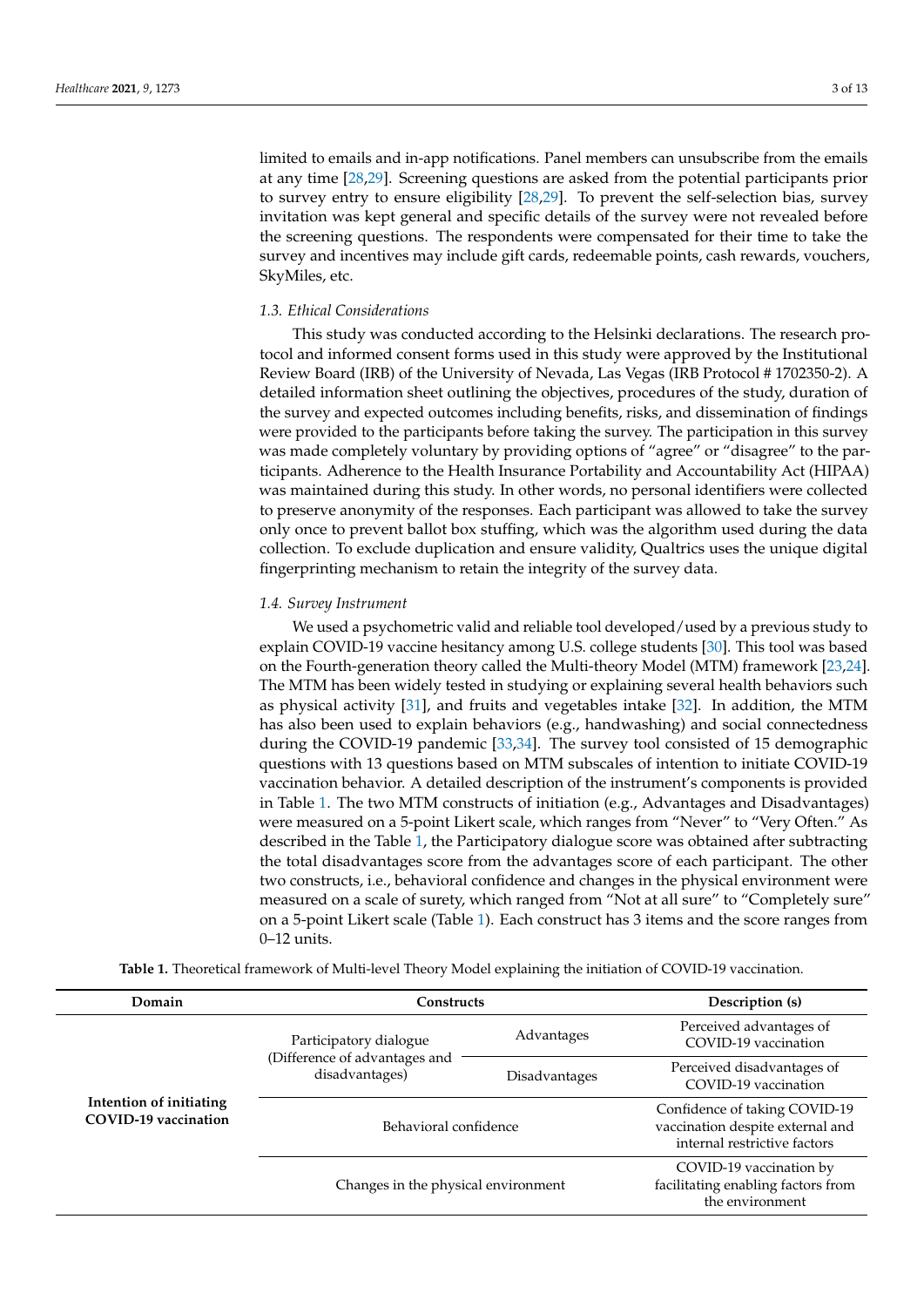#### *1.5. Statistical Analysis*

All analyses were conducted using IBM SPSS v.26, (IBM Corp., Armonk, NY, USA) and SAS 9.3 (SAS Institute, Cary, NC, USA). Descriptive and exploratory analyses were utilized to investigate data distribution, normality, missing values, and outliers. All assumptions of the statistical tests were assessed. Categorical variables were compared among vaccinehesitant and non-hesitant groups by Chi-square analyses. The follow-up contingency table analysis (post-hoc) was conducted to obtain *p*-values corresponding to multilevel variables. The observed *p*-values were Bonferroni-corrected in multiple comparisons to prevent type 1 errors [\[35\]](#page-13-6). The values of adjusted residuals (or Z scores) were used to generate Bonferroni-corrected *p* values. Effect sizes were reported wherever appropriate. Continuous variables, such as age, advantages, disadvantages, participatory dialogue, behavior confidence, and changes in the physical environment were compared among groups using independent-samples t-tests or Welch's t test where equal variance could not be assumed. A square root transformation was applied to the non-normally distributed variables, which were later back-transformed for the ease of interpretation. A bivariate Pearson's correlation was also conducted to investigate the relationships between the MTM constructs. We also calculated the proportion of perceived advantages and disadvantages among hesitant and non-hesitant group. Hierarchical regression modelling was performed to determine the increment in variation (by R-square change) accounted for through addition of predictors over a set of models. The details about the model building process is provided in the Figure [1](#page-4-0) given below. The statistical significance was set at 5% for all analyses. For polytomous variables (e.g., region, religion, and political affiliation in our dataset), we used dummy coding by converting the polytomous categorical variable into a series of dichotomous variables for each level where a value of 1 was assigned for each observation at that level and zero for all others. The level of categorical variable which was coded zero at all levels was considered a reference category. The algorithm of the dummy coding is described in the Appendix [A](#page-11-2) Table [A1.](#page-11-3) Prior to running analyses, we conducted power analyses to determine whether our sample was sufficient to detect the hypothesized effects. The following formula was used to compute sample size:  $n = (z)^2 p$ (1 − *p*)/d2 with a 95% confidence interval (alpha = 0.05, z = 1.96), and a margin of error d = 5%, and the proportion of vaccine hesitancy among Blacks was 18% in May 2021 based on the data reported by the Office of the Assistant Secretary for Planning and Evaluation Report [\[36\]](#page-13-7). The estimated sample size was 227 and the true sample size was increased to 428 allow group comparisons. We used a Checklist for Statistical Assessment of Medical Papers (CHAMP statement) for our results' reporting [\[37\]](#page-13-8).

<span id="page-4-0"></span>

Figure 1. Regression model building process indicating hierarchical entry of predictors to explain variance in the dependent variable (intention of initiating COVID-19 vaccination).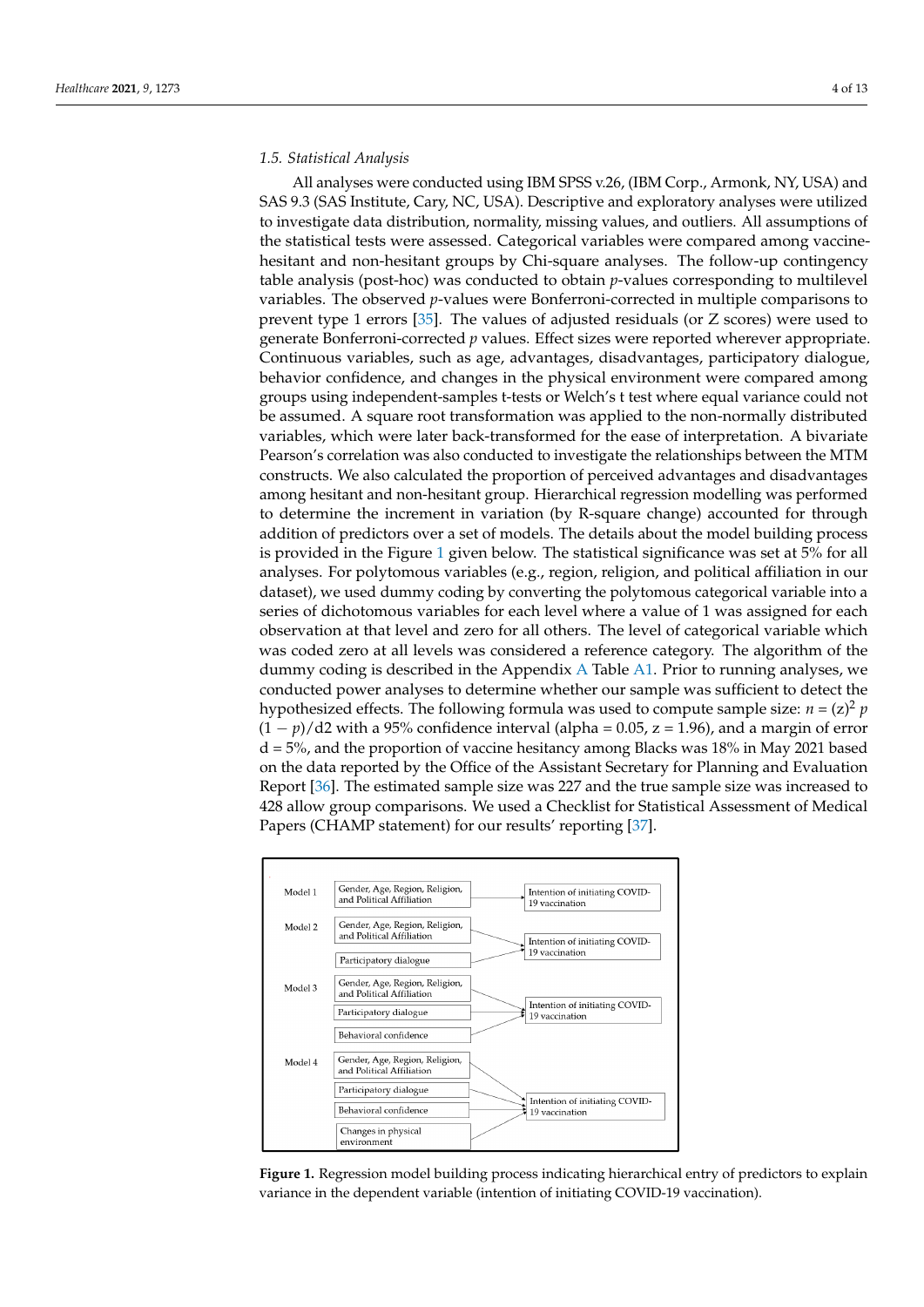#### **2. Results**

Nearly 48 percent of our sample population (208 out of 428) reported that they are hesitant to take the COVID-19 vaccine (Table [2\)](#page-6-0). The vaccine-hesitant group was relatively younger compared to the vaccine non-hesitant group (40.5 years  $\pm$  15.8 vs. 46.2 years  $\pm$  17.4, *p* < 0.001, Table [2\)](#page-6-0). There was no statistically significant differences in the proportion by gender, education, marital status, employment status and location of residence. However, the vaccine-hesitant group had a significantly higher proportion of Republicans (22.1% vs.  $10.0\%$ ,  $p > 0.001$ ), those living in the North-East region (26.0% vs.  $11.4\%$ ,  $p < 0.001$ ) and belong to religions other than Christianity  $(21.2\% \text{ vs. } 13.6\%, p = 0.04, \text{ Table 2}).$  As expected, there were significant differences in the proportions of perceived advantages and disadvantages among vaccine-hesitant and vaccine non-hesitant group (Figure [2\)](#page-7-0). Over 40% of the vaccine non-hesitant group strongly perceived the advantage of the COVID-19 vaccine in protecting them or their family members against SARS-CoV infection compared to nearly 20.0% among the vaccine-hesitant group (Figure [2\)](#page-7-0). Nearly 40% of the vaccinehesitant group perceived COVID-19 to be unsafe compared to only 16.8% among the vaccine non-hesitant group. The vaccine-hesitant group was more concerned about the lack of long-term studies on the vaccine's effectiveness (45.7% vs. 13.6%) and the virus's mutation, which may lead to vaccine breakthrough (30.3% vs. 8.6%, Figure [2\)](#page-7-0). The mean score of perceived advantages was significantly higher among the vaccine non-hesitant group compared to the vaccine hesitant group  $(9.01 \pm 3.10 \text{ vs. } 7.07 \pm 3.60, p < 0.001,$ Table [3\)](#page-7-1). On the contrary, the mean score of perceived disadvantages was higher among the vaccine-hesitant group compared to the non-hesitant group (8.36  $\pm$  3.02 vs. 5.15  $\pm$  3.12, *p* < 0.001, Table [3\)](#page-7-1). The vaccine non-hesitant group had a statistically significant higher mean score of the behavior confidence as compared to the hesitant group  $(8.84 \pm 3.76 \text{ vs.})$ 5.67  $\pm$  4.09,  $p < 0.001$ , Table [3\)](#page-7-1). The results of Pearson's correlation test indicated a moderate significant positive correlation between the constructs of advantages, behavior confidence and changes in the physical environment  $(p < 0.001$ , Table [4\)](#page-7-2). A strong positive correlation was also found between the physical environment and behavior confidence  $(p < 0.001)$ . In hierarchical regression analysis, the overall regression model (with age and all MTM constructs) predicted nearly 65% of variance in initiating COVID-19 vaccination behavior among the vaccine-hesitant group (Adjusted  $R^2 = 0.649$ ,  $F = 32.944$ ,  $p < 0.001$ , Table [5\)](#page-8-0). With each unit increment in participatory dialogue and behavior confidence, the conditional mean for initiation of COVID-19 vaccination among hesitant Blacks increased by 0.106 and 0.166 units, respectively (Model 4, Table [4\)](#page-7-2). Among the demographic variables, except age, the slope for gender, region, religion, and political affiliation were not significant, indicating no significant differences in the conditional mean change in the initiation among vaccine-hesitant Blacks.

| Variable<br>Name       | Categories                     | Overall<br>Sample | <b>COVID-19 Vaccine</b><br>Hesitancy |                | <b>Test</b><br><b>Statistics</b> | <i>p</i> Value | <b>Effect Size</b> |
|------------------------|--------------------------------|-------------------|--------------------------------------|----------------|----------------------------------|----------------|--------------------|
|                        |                                |                   | Yes $(n = 208)$                      | No $(n = 220)$ |                                  |                |                    |
| Age<br>(Mean $\pm$ SD) |                                | $43.43 + 16.9$    | $40.5 + 15.8$                        | $46.2 + 17.4$  | $-3.475*$                        | 0.001          | 0.34               |
| Gender                 | Male                           | 203 (47.4)        | 101(48.6)                            | 102(46.4)      | 1.202                            | 0.5            | 0.053              |
|                        | Female                         | 225(52.6)         | 107(51.4)                            | 118 (53.6)     |                                  |                |                    |
|                        | Divorced/Separated/<br>Widowed | 70 (16.4)         | 30(14.4)                             | 40(18.2)       | 6.822                            | 0.07           | 0.126              |
| <b>Marital status</b>  | Married                        | 195(45.6)         | 106(24.8)                            | 89 (20.8)      |                                  |                |                    |
|                        | Never married                  | 120(28.0)         | 41(23.6)                             | 79 (32.3)      |                                  |                |                    |
|                        | Other                          | 43(10.0)          | 23(11.1)                             | 20(9.1)        |                                  |                |                    |

**Table 2.** Demographic characteristics of the sample population ( $n = 428$ ).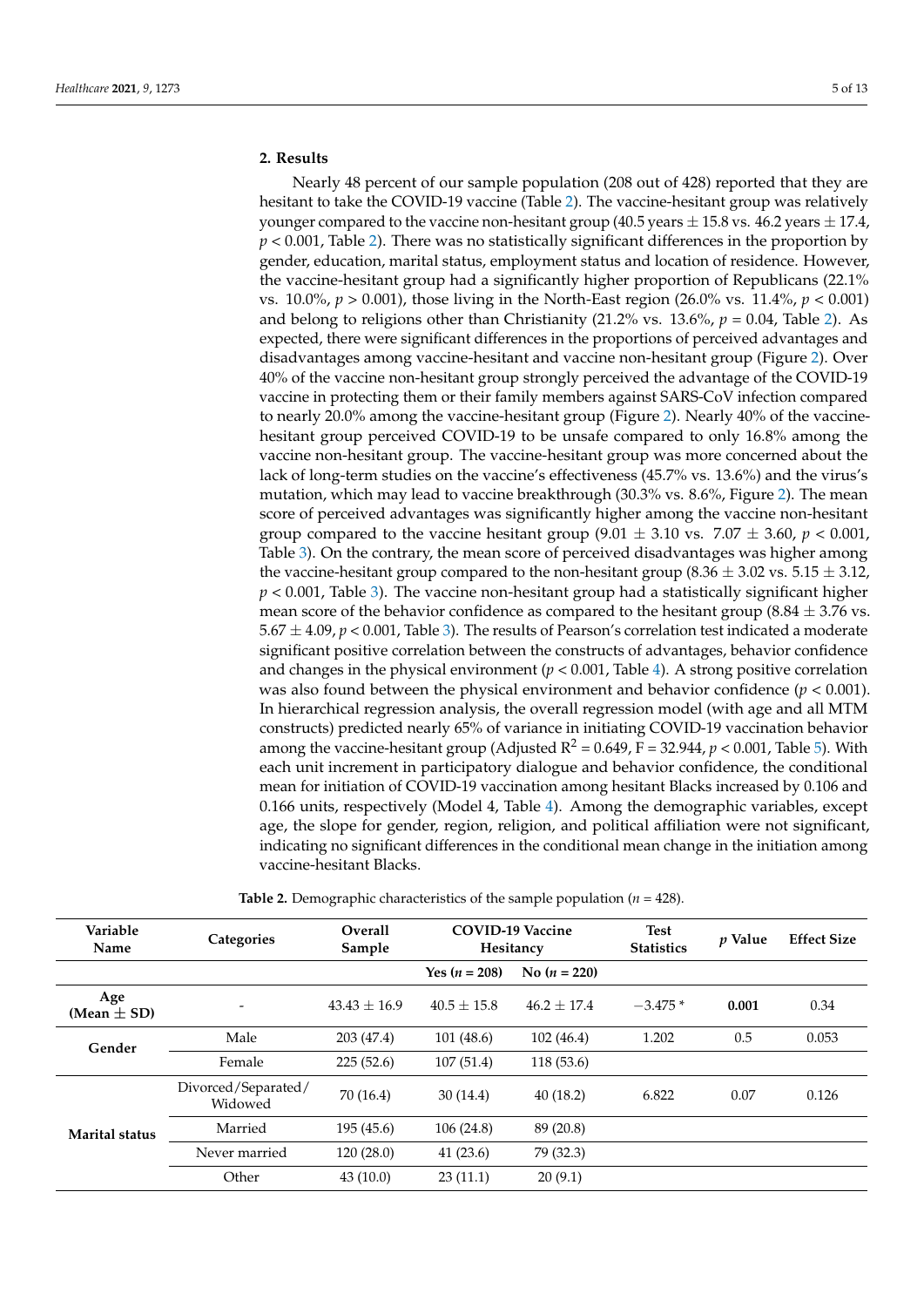<span id="page-6-0"></span>

| Variable<br>Name                | Categories                         | Overall<br>Sample | COVID-19 Vaccine<br>Hesitancy |            | <b>Test</b><br><b>Statistics</b> | $p$ Value | <b>Effect Size</b> |
|---------------------------------|------------------------------------|-------------------|-------------------------------|------------|----------------------------------|-----------|--------------------|
|                                 | High school diploma<br>or GED      | 68 (15.9)         | 30(14.4)                      | 38 (17.3)  | 5.048                            | 0.7       | 0.109              |
|                                 | Associate degree                   | 46 (10.7)         | 20(9.6)                       | 26(11.8)   |                                  |           |                    |
|                                 | Bachelor degree                    | 96 (22.4)         | 45(21.6)                      | 51(23.2)   |                                  |           |                    |
|                                 | Master degree                      | 68 (15.9)         | 37(17.8)                      | 31(14.1)   |                                  |           |                    |
| Education                       | Doctoral degree                    | 18(4.2)           | 9(4.3)                        | 9(4.1)     |                                  |           |                    |
|                                 | Professional degree                | 14(3.3)           | 5(2.4)                        | 9(4.1)     |                                  |           |                    |
|                                 | Some college but no<br>degree      | 88 (20.6)         | 47(22.6)                      | 41(18.6)   |                                  |           |                    |
|                                 | Trade school                       | 15(3.5)           | 6(2.9)                        | 9(4.1)     |                                  |           |                    |
|                                 | Less than a high<br>school diploma | 15(3.5)           | 9(4.3)                        | 6(2.7)     |                                  |           |                    |
|                                 | Less than \$25,000                 | 87 (20.3)         | 38 (18.3)                     | 49 (22.3)  | 3.910                            | $0.7\,$   | 0.096              |
|                                 | \$25,001-\$50,000                  | 89 (20.8)         | 42 (20.2)                     | 47(21.4)   |                                  |           |                    |
|                                 | \$50,001-\$75,000                  | 76 (17.8)         | 38 (18.3)                     | 38 (17.3)  |                                  |           |                    |
| Annual<br>Income                | \$75,001-\$100,000                 | 45(10.5)          | 25(12.0)                      | 20(9.1)    |                                  |           |                    |
|                                 | \$100,001-\$125,000                | 42(9.8)           | 22(10.6)                      | 20(9.1)    |                                  |           |                    |
|                                 | \$125,001-\$150,000                | 39 (9.1)          | 22(10.6)                      | 17(7.7)    |                                  |           |                    |
|                                 | $$150,000+$                        | 50(11.7)          | 21(10.1)                      | 29 (13.2)  |                                  |           |                    |
|                                 | Yes                                | 273 (63.8)        | 139 (66.8)                    | 134 (60.9) | 1.621                            | $0.2\,$   | 0.062              |
| Employed                        | No                                 | 155 (36.2)        | 69(16.1)                      | 86 (20.1)  |                                  |           |                    |
|                                 | Midwest                            | 94 (22.0)         | 44 (21.2)                     | 50(22.7)   | 16.322                           | 0.7       | 0.195              |
|                                 | Northeast                          | 79 (18.5)         | 54(26.0)                      | 25(11.4)   |                                  | < 0.001   |                    |
| Region                          | South                              | 164 (38.3)        | 72 (34.6)                     | 92 (41.8)  |                                  | 0.1       |                    |
|                                 | West                               | 90(21.0)          | 38 (18.3)                     | 52(23.6)   |                                  | 0.2       |                    |
|                                 | Democrat                           | 276 (64.5)        | 116 (55.8)                    | 160 (72.7) | 15.923                           | < 0.001   | 0.193              |
| Political                       | Republican                         | 68 (15.9)         | 46(22.1)                      | 22(10.0)   |                                  | < 0.001   |                    |
| affiliation                     | Others, including<br>independent   | 84 (19.6)         | 46(22.1)                      | 38 (17.3)  |                                  | $0.2\,$   |                    |
|                                 | Christianity                       | 309 (72.2)        | 147 (70.7)                    | 162 (73.6) | 5.734                            | $0.5\,$   | 0.116              |
| Religion                        | Atheist                            | 45(10.5)          | 17(8.2)                       | 28 (12.7)  |                                  | 0.13      |                    |
|                                 | Others                             | 74 (17.3)         | 44 (21.2)                     | 30(13.6)   |                                  | 0.04      |                    |
|                                 | Urban                              | 240 (56.1)        | 114 (54.8)                    | 126 (57.3) | 2.60                             | $0.3\,$   | 0.078              |
| <b>Location of</b><br>residence | Semi urban                         | 122 (28.5)        | 56 (26.9)                     | 66 (30.0)  |                                  |           |                    |
|                                 | Rural                              | 66 (15.4)         | 38 (18.3)                     | 28 (12.7)  |                                  |           |                    |

**Table 2.** *Cont.*

Note: The percentages may not add up to 100% as some of the participants preferred not to answer a few questions. *p* values for multiple comparisons are Bonferroni-corrected unless overall *p* values came insignificant; \* T statistics.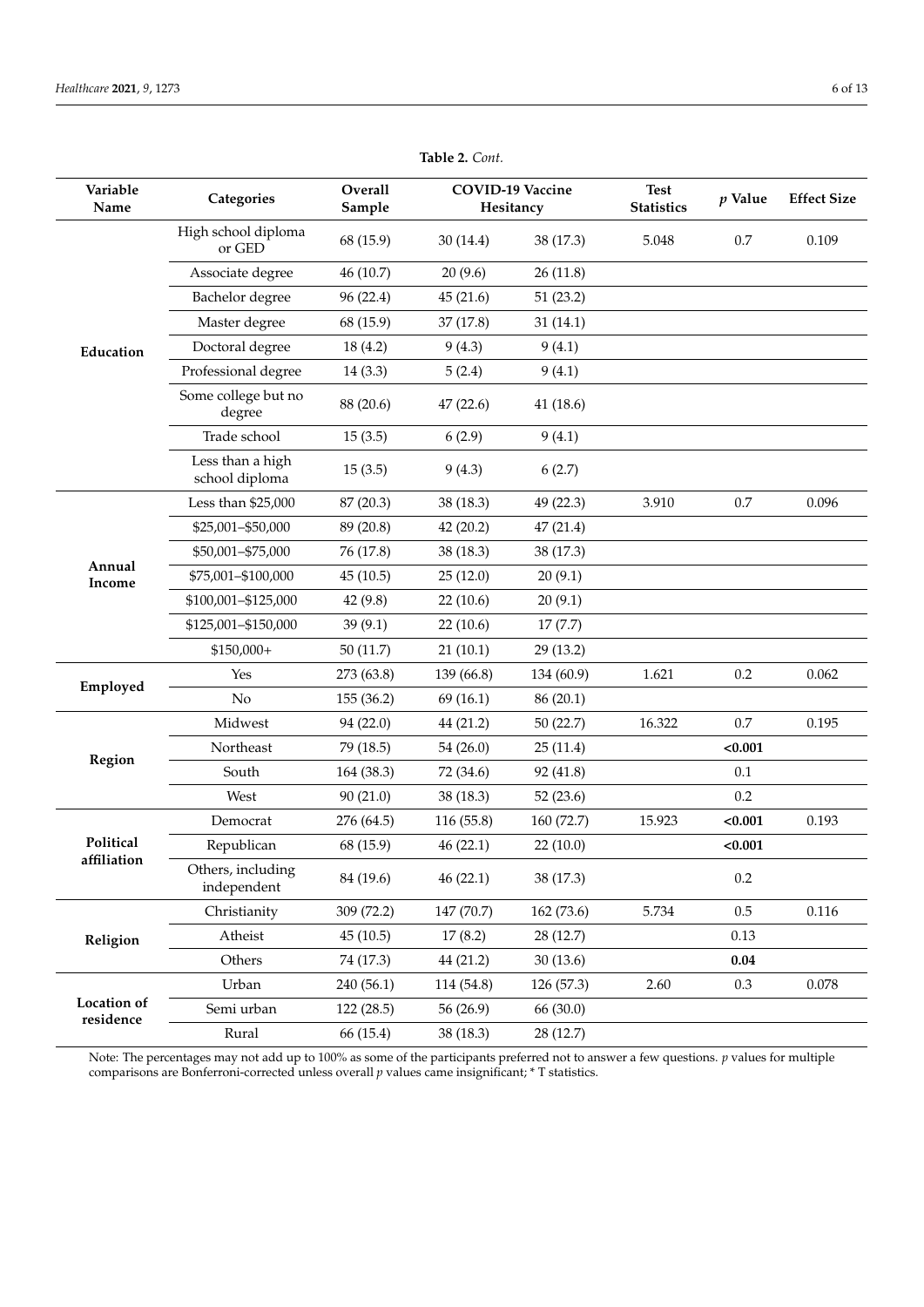<span id="page-7-0"></span>

Note: The percentages may not add up to 100% as some of the participants preferred not to answer a few questions. *p*

Figure 2. Perceived advantages and disadvantages of COVID-19 vaccination among hesitant and non-hesitant group.

**Table 3.** Comparison of Multi-theory model (MTM) constructs among vaccine-hesitant and non-**Table 3.** Comparison of Multi-theory model (MTM) constructs among vaccine-hesitant and non-hesitant groups.

<span id="page-7-1"></span>

| <b>MTM Construct</b>                   |                 | Vaccine Hesitancy |         | Effect Size (Cohen d) |
|----------------------------------------|-----------------|-------------------|---------|-----------------------|
|                                        | Yes $(n = 208)$ | No $(n = 220)$    |         |                       |
| Overall Initiation Score               | $1.68 + 1.47$   | $3.06 + 1.30$     | < 0.001 | $0.9$ [Large]         |
| <b>Subscales</b>                       |                 |                   |         |                       |
| Perceived Advantages                   | $7.07 + 3.60$   | $9.01 + 3.10$     | < 0.001 | 0.6 [Medium]          |
| Perceived Disadvantages                | $8.36 + 3.02$   | $5.15 \pm 3.12$   | < 0.001 | $1.0$ [Large]         |
| Participatory Dialogue                 | $1.66 + 1.08$   | $4.12 + 1.01$     | < 0.001 | $0.2$ [Small]         |
| Behavior Confidence                    | $5.67 + 4.09$   | $8.84 + 3.76$     | < 0.001 | 0.8 [Large]           |
| Changes in the Physical<br>Environment | $7.36 + 3.65$   | $9.21 + 3.50$     | < 0.001 | 0.5 [Medium]          |
|                                        |                 |                   |         |                       |

Changes in the Physical assume  $\pm$  standard deviation unless stated otherwise. Square root transformation was applied to  $\pm$  2.50  $\pm$  3.65  $\pm$  3.65  $\pm$  3.50  $\pm$  3.50  $\pm$  3.50  $\pm$  3.50  $\pm$  3.50  $\pm$  3.50  $\pm$  3.50 positive for the ease of interpretation. The transformed variable was then back-transformed for easy interpretation. The calculated effect size was categorized as small, medium, and large according to the Cohen's convention. non-normally distributed variables (e.g., Participatory Dialogue). Another reason to transform the PD was to convert negative values to

**Table 4.** Pearson correlations, and reliability estimates for study variables in the sample population ( $n=428$ ).

<span id="page-7-2"></span>

| <b>Variables</b>          |          | 2        | 3         | 4         | 5                        |
|---------------------------|----------|----------|-----------|-----------|--------------------------|
| 1. Advantages             |          | $0.27**$ | $0.64**$  | $0.57**$  | $0.15**$                 |
| 2. Disadvantages          | $0.27**$ |          | $00.31**$ | $-0.18**$ | $0.15**$                 |
| 3. Behavioral Confidence  | $0.64**$ | $0.31**$ |           | $0.76**$  | $0.21**$                 |
| 4. Physical Environment   | $0.57**$ | $0.18**$ | $0.76**$  |           | $0.24$ **                |
| 5. Age                    | $0.15**$ | $0.15**$ | $0.21**$  | $0.24$ ** |                          |
| Mean                      | 8.07     | 6.71     | 7.3       | 8.3       | 43.43                    |
| <b>Standard Deviation</b> | 3.5      | 3.4      | 4.2       | 3.7       | 16.9                     |
| $\alpha$                  | 0.91     | 0.77     | 0.91      | 0.93      | $\overline{\phantom{0}}$ |

\*\*  $p < 0.01$ ; The Cronbach alpha value of the entire scale is 0.82.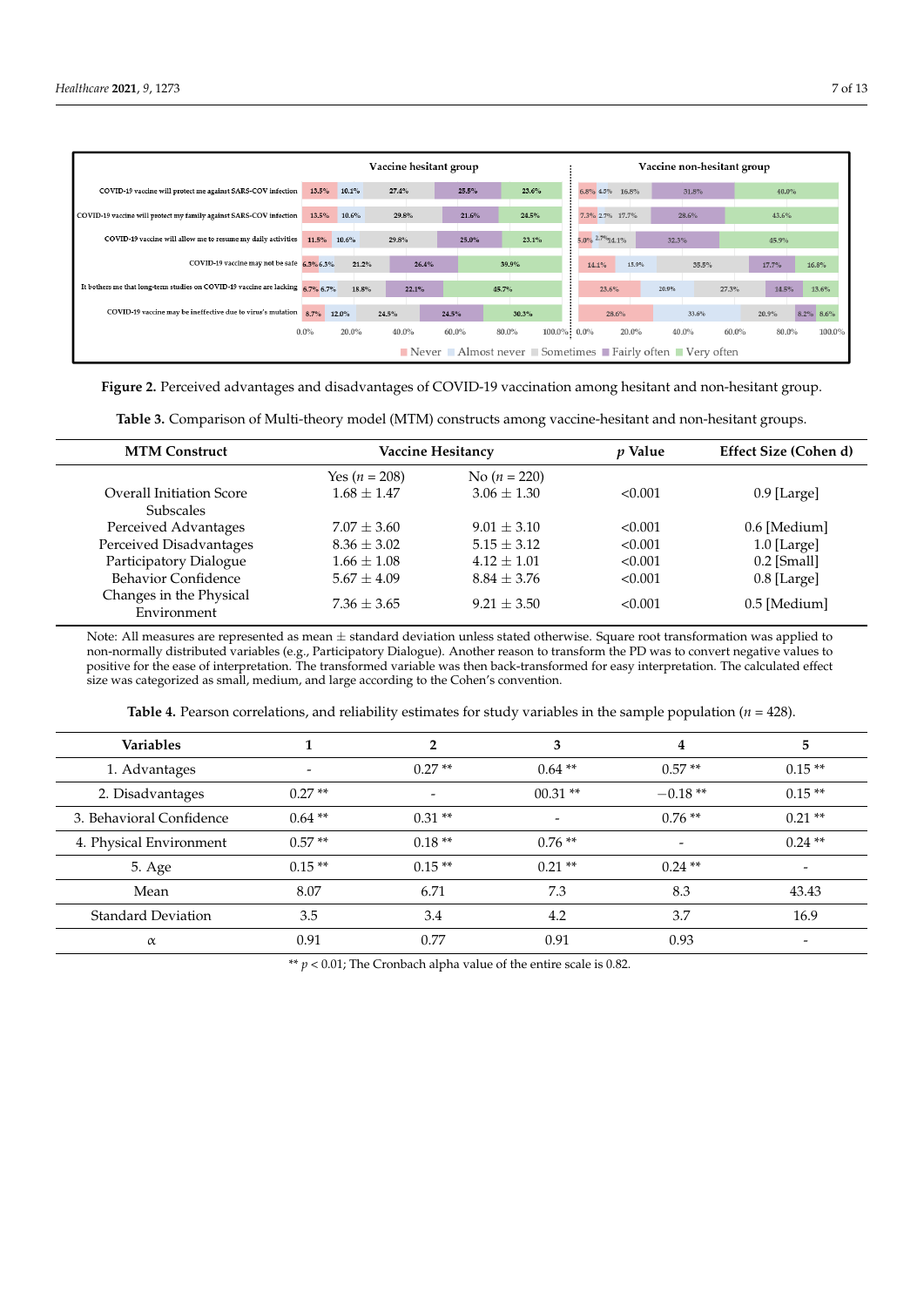| Variables                              | Model 1                  |                          | Model 2                                         |                          | Model 3      |                          | Model 4    |                          |
|----------------------------------------|--------------------------|--------------------------|-------------------------------------------------|--------------------------|--------------|--------------------------|------------|--------------------------|
|                                        | $\, {\bf B}$             | $\beta$                  | $\, {\bf B}$                                    | $\beta$                  | $\, {\bf B}$ | $\beta$                  | B          | $\beta$                  |
| Vaccine-hesitant group ( $n = 228$ )   |                          |                          |                                                 |                          |              |                          |            |                          |
| Constant                               | 1.748                    |                          | 2.452                                           |                          | 1.538        |                          | 1.355      |                          |
| Age                                    | $-0.020*$                | $-0.214$                 | $-0.019**$                                      | $-0.199$                 | $-0.018**$   | $-0.195$                 | $-0.018**$ | $-0.193$                 |
|                                        |                          |                          | Gender (ref: Female)                            |                          |              |                          |            |                          |
| Male                                   | 0.332                    | 0.112                    | $-0.057$                                        | $-0.019$                 | $-0.017$     | $-0.006$                 | $-0.029$   | $-0.010$                 |
|                                        |                          |                          | <b>Political Affiliation (ref: Republicans)</b> |                          |              |                          |            |                          |
| Democrats                              | 0.739                    | 0.249                    | 0.317                                           | 0.107                    | 0.074        | 0.025                    | 0.069      | 0.023                    |
| Other, including<br>independent        | $-0.128$                 | $-0.036$                 | $-0.331$                                        | $-0.093$                 | $-0.194$     | $-0.055$                 | $-0.222$   | $-0.062$                 |
|                                        |                          |                          | Religion Affiliation (ref: Christianity)        |                          |              |                          |            |                          |
| Atheist                                | $-0.288$                 | $-0.054$                 | $-0.157$                                        | $-0.029$                 | 0.262        | 0.049                    | .238       | 0.044                    |
| Others                                 | 0.399                    | 0.110                    | 0.343                                           | 0.095                    | 0.159        | 0.044                    | 0.164      | 0.045                    |
|                                        |                          |                          | Region (ref: South)                             |                          |              |                          |            |                          |
| Midwest                                | 0.349                    | 0.097                    | 0.235                                           | 0.065                    | $-0.036$     | $-0.010$                 | 0.002      | 0.010                    |
| West                                   | 0.165                    | 0.043                    | 0.073                                           | 0.019                    | $-0.284$     | $-0.074$                 | $-0.245$   | $-0.064$                 |
| Northeast                              | 0.155                    | 0.046                    | 0.036                                           | 0.011                    | $-0.196$     | $-0.058$                 | $-0.144$   | $-0.043$                 |
|                                        |                          |                          | <b>MTM Constructs</b>                           |                          |              |                          |            |                          |
| Participatory dialogue                 | $\overline{\phantom{a}}$ | $\overline{\phantom{a}}$ | $0.169**$                                       | 0.587                    | $0.106**$    | 0.367                    | $0.106**$  | 0.370                    |
| Behavioral confidence                  | $\overline{\phantom{a}}$ | $\overline{\phantom{a}}$ | $\overline{\phantom{a}}$                        | $\overline{\phantom{m}}$ | $0.192**$    | 0.531                    | $0.166**$  | 0.460                    |
| Changes in the physical<br>environment |                          |                          |                                                 |                          |              |                          | 0.042      | 0.104                    |
| $R^2$                                  | 0.159                    | $\overline{a}$           | 0.470                                           | $\overline{\phantom{a}}$ | 0.663        | $\overline{\phantom{m}}$ | 0.670      | $\overline{\phantom{a}}$ |
| $\rm F$                                | 4.156**                  | $\overline{a}$           | 17.464**                                        | $\overline{a}$           | 35.133**     | $\overline{a}$           | 32.944 **  | $\overline{\phantom{a}}$ |
| $\Delta$ $\rm R^2$                     | 0.159                    | $\overline{\phantom{a}}$ | 0.311                                           | $\frac{1}{2}$            | 0.194        | $\overline{a}$           | 0.006      | $\overline{\phantom{a}}$ |
| $\Delta$ F                             | 4.156**                  | $\overline{\phantom{a}}$ | 115.586 **                                      | $\overline{\phantom{a}}$ | 112.750**    | $\overline{a}$           | $3.648**$  | $\overline{\phantom{a}}$ |

<span id="page-8-0"></span>

| Table 5. Hierarchical Multiple Regression (HRM) predicting likelihood for initiation of COVID-19 vaccination among |  |
|--------------------------------------------------------------------------------------------------------------------|--|
| hesitant African Americans ( $n = 208$ ).                                                                          |  |

 $*$  *p*-value < 0.05;  $**$  *p*-value < 0.001; Adjusted R<sup>2</sup> of initiation in the final model = 0.649.

#### **3. Discussion**

The purpose of this study was to identify correlates of vaccine hesitancy among African Americans, including those derived from MTM, and upon successful testing of MTM present a framework for the m-health intervention. In our study, 48.6% African Americans had not been vaccinated and expressed vaccine hesitancy. The study found that, among socio-demographic characteristics, age (younger Blacks being more hesitant), being from the Northeast region of the United States, being a Republican as political affiliation, and having a religion other than Christianity or atheist had statistically significant greater proportion of vaccine-hesitant Blacks. Previous reports have indicated that Blacks bear a disproportionate burden of COVID-19-associated morbidity and mortality, which in turn contribute to vaccine hesitancy among this group [\[38\]](#page-13-9). Blacks have distrust towards medical profession and research, which might explain hesitancy of this group [\[38\]](#page-13-9). While testing MTM constructs, it was noted that all constructs of MTM were statistically significant between vaccine-hesitant Blacks and vaccine non-hesitant Blacks with effect sizes ranging predominantly from medium to large with the exception of participatory dialogue where the effect size was small. The MTM constructs of participatory dialogue and behavioral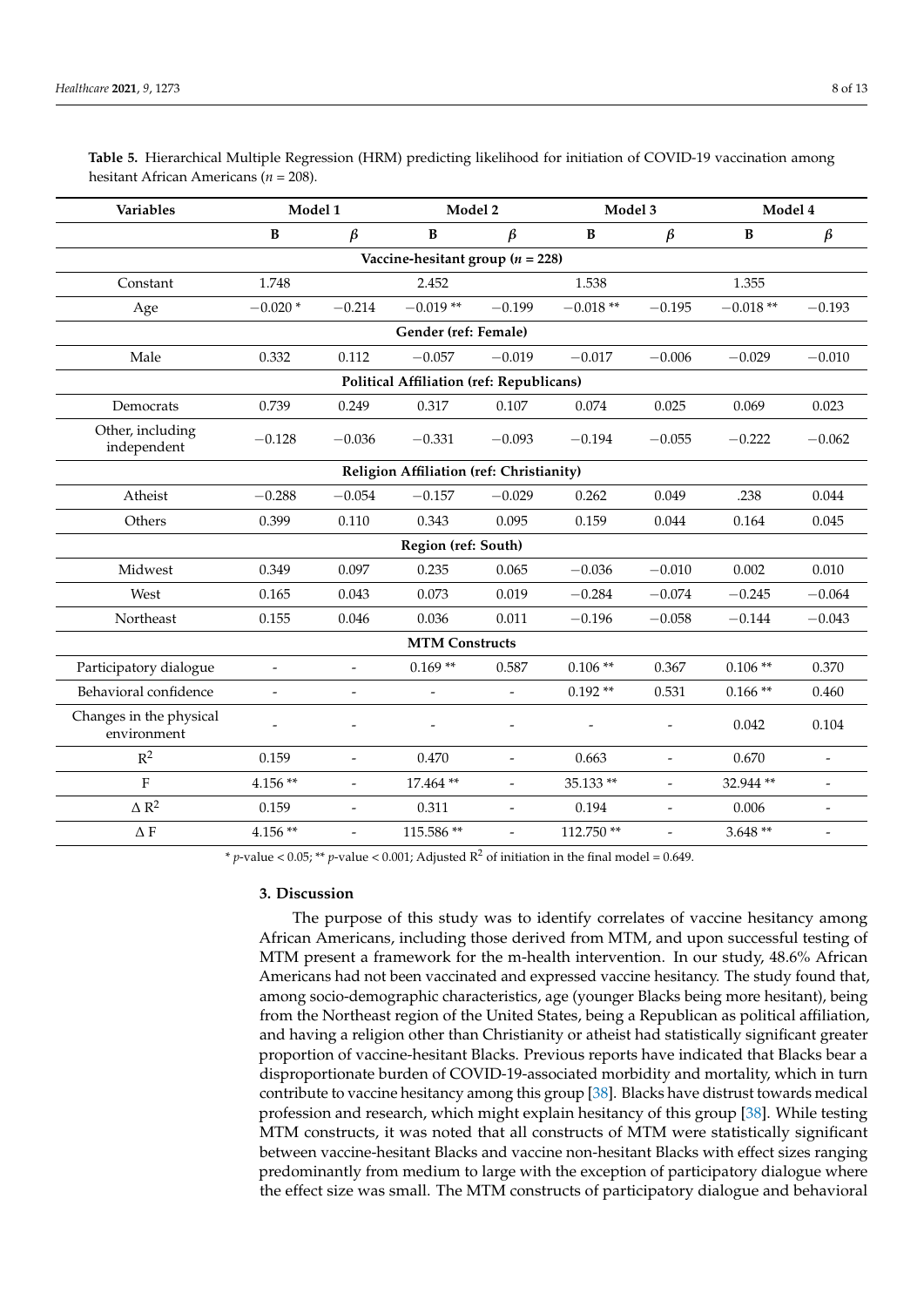confidence along with age accounted for a large proportion of variance (64.9%) in explaining the likelihood of getting the COVID-19 vaccination among the hesitant African Americans. Thus, this established MTM as a robust model for m-health intervention planning.

Upon examining our results in the context of existing literature, age was an important determinant of vaccine hesitancy with younger Blacks being more hesitant than their older counterparts. This finding is also supported by the study by Fisher and colleagues (2020), who early on in the pandemic found that younger age was associated with greater vaccine hesitancy [\[39\]](#page-13-10). Similar evidence for greater vaccine hesitancy among the younger population was also found by other studies [\[40–](#page-13-11)[42\]](#page-13-12). This can be explained by the preconceived notion of the younger generations of being 'invincible', beliefs of toughness, not enough confidence in vaccines, mistrust with the medical system especially among African Americans [\[43\]](#page-13-13), carelessness, or a carefree attitude. These findings suggest developing concerted efforts for COVID-19 vaccine promotion among Black youth through diverse channels.

Next, vaccine-hesitant African Americans were clustered in the Northeastern region of the U.S. This was somewhat surprising as the Southern region was presumed to have a greater proportion of vaccine-hesitant groups given the lowest rates of vaccination per previous studies [\[44\]](#page-13-14). The reason for this could be that while the Northeastern region has the highest rates of vaccination, this has not still reached total vaccination coverage and the remaining group of people may be laggards, thus driving up the percentage of COVID-19 vaccine hesitancy in this subgroup of African Americans. Further, the Pew Research Center (2021) reported that the Black population in the U.S. is growing and is becoming more diverse [\[45\]](#page-13-15). From 2000 to 2019, there was a 29% increase in the African American population [\[45\]](#page-13-15). Moreover, nearly 10% of African Americans were foreign-born, with New York (area that lies in Northeast U.S.) having the largest number [\[45\]](#page-13-15). A substantial proportion of this Black population that is foreign-born mainly from the Caribbean [\[45\]](#page-13-15). Some of the cities in the Northeast have a greater number of such individuals and they may possibly be more reluctant to get vaccinated as they may not have assimilated into the American culture [\[45\]](#page-13-15). These findings about greater disparity in the North-East has implications for targeting African Americans residing in the North-East region with proactive educational campaigns and not becoming complacent.

Consistent with previous reports, the Republican political affiliation had greater proportion of vaccine hesitancy as opposed to those being Democrats [\[13](#page-12-7)[,46](#page-13-16)[–49\]](#page-13-17). These findings suggest the need for Republican party leaders and especially African American Republican role models to support openly the COVID-19 vaccine campaigns.

Religion in the African American community other than Christianity and Atheist was found to have higher vaccine hesitancy (21.2%) in comparison to the non-hesitant group (13.6%). The predominant other religion within the African American community is Islam [\[49\]](#page-13-17). A majority of these Muslim African Americans live in the Northeast [\[50\]](#page-13-18). Our study found a greater proportion of African Americans with vaccine hesitancy living in the Northeast and this could be an attribute related to that distribution.

As expected, our study found all MTM constructs to be statistically significant and having higher scores for the non-hesitant African American population as compared to the hesitant population. Furthermore, the constructs of participatory dialogue and behavioral confidence were statistically significant predictors of the likelihood of taking the COVID-19 vaccine among the hesitant group. No previous study using MTM has been conducted in this regard with the African American community and this was the first study. However, a previous study has been done with college students in which all three constructs of MTM were found to be significant predictors and accounted for 54.8% of variance in the likelihood of taking the COVID-19 vaccine among vaccine-hesitant students [\[30\]](#page-13-1). In our study, we did not find changes in the physical environment as significant because the previous study was done when the vaccine was not available, but at present availability is no longer an issue and the COVID-19 vaccine is available to anyone intending to take it. In our sample, 96.6% (201/208) of the vaccine-hesitant group had a cell phone. Based on the results of this study, an m-health (mobile phone based) educational intervention for testing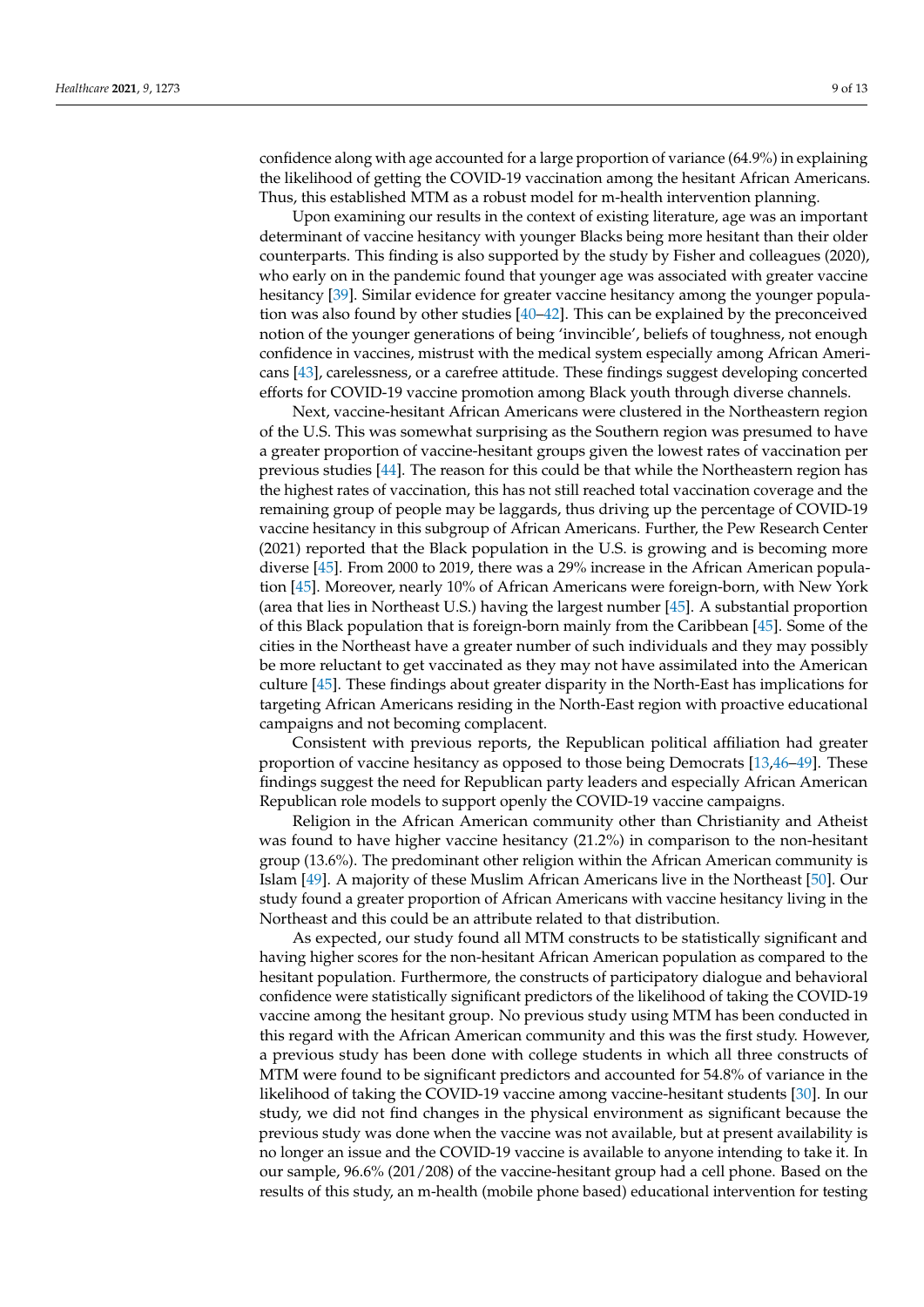and implementation with Blacks to promote COVID-19 vaccine uptake behavior can be undertaken. Therefore, based on these findings an m-health intervention can be proposed. intervention can be proposed.

### *3.1. Proposition of a m-Health (Mobile Phone-Based Intervention) 3.1. Proposition of a m-Health (Mobile Phone-Based Intervention)*

Based on the findings of this survey, m-health (mobile phone-based) interventions Based on the findings of this survey, m-health (mobile phone-based) interventions can be planned and instituted. This can be a brief and precise intervention. The tentative can be planned and instituted. This can be a brief and precise intervention. The tentative logic model for the intervention is depicted in Figure 3. For designing and implementing logic model for the intervention is depicted in Figure [3.](#page-10-0) For designing and implementing such an intervention, a variety of educational methods would need to be utilized such as such an intervention, a variety of educational methods would need to be utilized such as scripted, interactive text messaging that would underscore the advantages of the COVID-19 scripted, interactive text messaging that would underscore the advantages of the COVIDvaccine over the disadvantages and initiate participatory dialogue between the facilitator and the client. This will help the participants sway their decisions towards greater vaccine acceptance. In order to build behavioral confidence, success stories of role models and testimonials would need to be shared with the clients. For instance, messages from leading Black health professionals and community leaders can encourage COVID-19 vaccine uptake behavior among the African American community. For changes in the physical environment, even though the vaccine is available, reminder systems and facilitation of resources would need to be undertaken to ensure that the immunization schedule is completed, including the proposed boosters. It is critical to help the participants overcome logistical barriers in getting the vaccine that can be provided through phone dialogue logistical barriers in getting the vaccine that can be provided through phone dialogue linking people to resources. linking people to resources.

<span id="page-10-0"></span>

**Figure 3.** Diagrammatic depiction of how the multi-theory model (MTM) for health behavior change **Figure 3.** Diagrammatic depiction of how the multi-theory model (MTM) for health behavior change can be used to improve the COVID-19 vaccine uptake behavior through an m-health intervention. can be used to improve the COVID-19 vaccine uptake behavior through an m-health intervention.

#### *3.2. Strengths and Limitations 3.2. Strengths and Limitations*

To our knowledge, this study is the first study to utilize a contemporary theoretical To our knowledge, this study is the first study to utilize a contemporary theoretical paradigm of MTM to explain the correlates of COVID-19 acceptability among a nationally paradigm of MTM to explain the correlates of COVID-19 acceptability among a nationally representative sample of African Americans. The study also delved into understanding representative sample of African Americans. The study also delved into understanding the differences between COVID-19 vaccine-hesitant African Americans and non-vaccine-the differences between COVID-19 vaccine-hesitant African Americans and non-vaccinehesitant African Americans. The study found evidence in support of MTM and was able hesitant African Americans. The study found evidence in support of MTM and was able to propose a putative m-health intervention for possible implementation in high need areas. However, the study also had some limitations. First, the cross-sectional study design limits the causal inferencing due to measurement of independent and dependent variables at at the same point in time. Second, we might expect some residual confounding attributed the same point in time. Second, we might expect some residual confounding attributed to unmeasured variables, for example academic performance. Third, self-reports are the only means of gathering information about attitudes, and they suffer from measurement bias in the form of dishonesty, exaggeration, yay saying, nay saying, etc. Moreover, the likelihood of getting the COVID-19 vaccine was measured through self-report as a proxy of actual behavior. Therefore, these limitations need to be considered while interpreting the results for causality.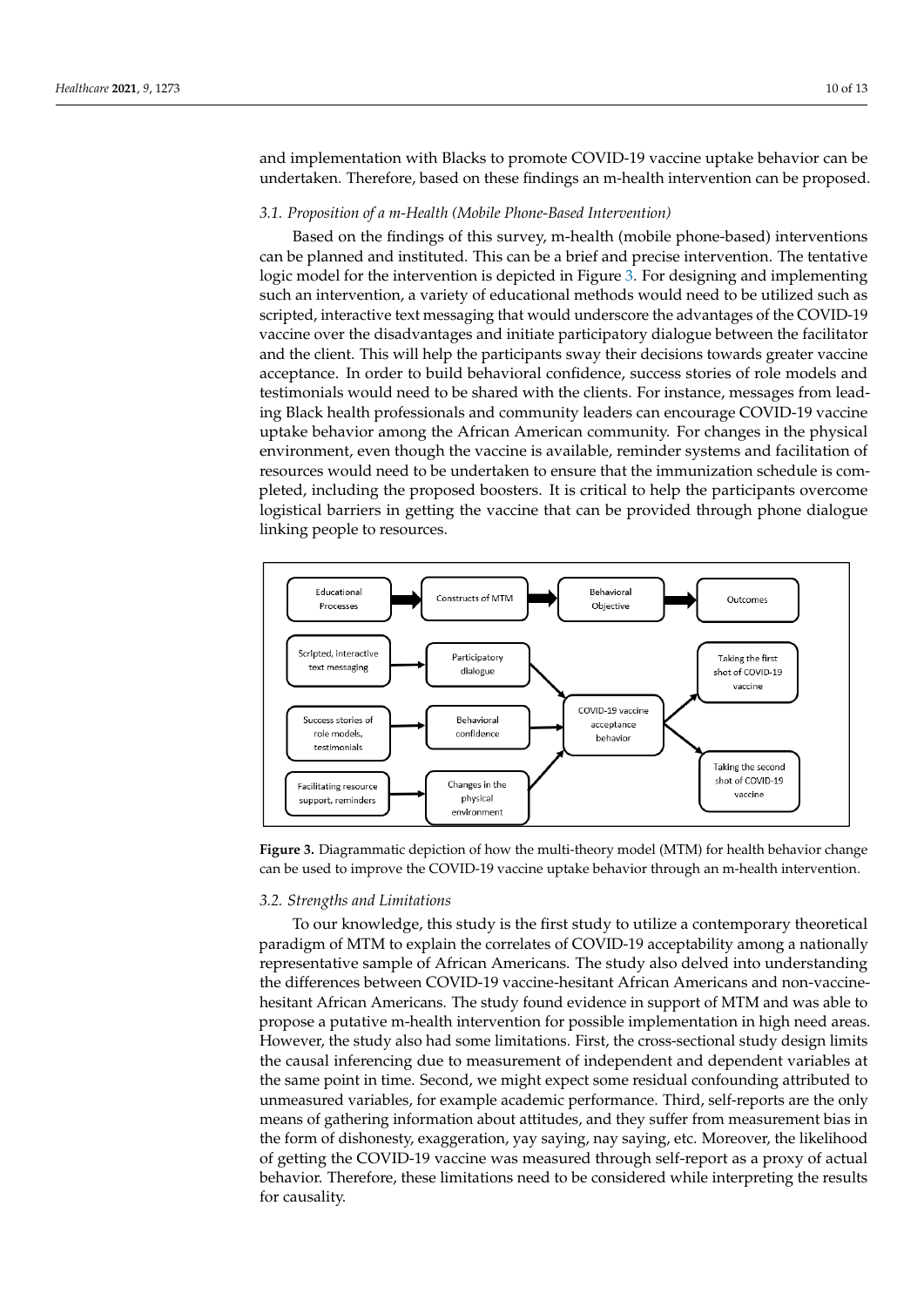#### **4. Conclusions**

Our study found that a substantial proportion of African Americans who have not yet been vaccinated have a high degree of vaccine hesitancy (48.6%). Our study also found that age (younger Blacks being more hesitant), residence in North-East region of the United States, having a Republican political affiliation, and belonging to a religion other than Christianity or atheist resulted in statistically significant greater proportion of vaccine-hesitant African Americans. Our study found that all the constructs of MTM were statistically significant between vaccine-hesitant African Americans and non-vaccinehesitant African Americans. The MTM constructs of participatory dialogue and behavioral confidence along with age explained a large proportion of variance in the likelihood of getting COVID-19 vaccination among the hesitant African Americans. The study proposed a framework for an m-health intervention for African Americans.

**Author Contributions:** Conceptualization, M.S. and K.B.; methodology, M.S. and K.B.; software, R.B.; validation, M.S., K.B. and R.B.; formal analysis, K.B. and R.B.; investigation, M.S., K.B., and R.B.; resources, M.S.; data curation, M.S., K.B.; writing—original draft, M.S., K.B. and R.B.; writing—review and editing, M.S., K.B. and R.B.; visualization, M.S., K.B. and R.B.; supervision, M.S. and K.B.; project administration, M.S. and K.B.; funding acquisition, M.S. All authors have read and agreed to the published version of the manuscript.

**Funding:** Funding for the data collection was received from the School of Public Health, University of Nevada, Las Vegas, NV, USA.

**Institutional Review Board Statement:** The study was conducted according to the guidelines of the Declaration of Helsinki, and approved by the Institutional Review Board (or Ethics Committee) of the University of Nevada, Las Vegas (1702350-2 dated 6 January 2021).

**Informed Consent Statement:** Informed consent was obtained from all subjects involved in the study.

**Data Availability Statement:** The data presented in this study are available on request from the corresponding author. The data are not publicly available due to ethical reasons.

**Conflicts of Interest:** The authors declare no conflict of interest.

#### <span id="page-11-2"></span>**Appendix A**

<span id="page-11-3"></span>**Table A1.** Dummy coding algorithm of polytomous variables used in the regression.

| Variable              | New Variable 1 (X1) | New Variable 2 (X2) | New Variable 3 (X3) |
|-----------------------|---------------------|---------------------|---------------------|
| Region                |                     |                     |                     |
| 1 Midwest             |                     |                     |                     |
| 2 West                |                     |                     |                     |
| 3 Northeast           |                     |                     |                     |
| 4 South               |                     |                     |                     |
| Religion              |                     |                     |                     |
| 1 Christianity        |                     |                     |                     |
| 2 Atheist             |                     |                     |                     |
| 3 Others              |                     |                     |                     |
| Political affiliation |                     |                     |                     |
| 1 Democrat            |                     |                     |                     |
| 2 Republicans         |                     |                     |                     |
| 3 Others              |                     |                     |                     |

#### **References**

<span id="page-11-0"></span>1. Centers for Disease Control and Prevention. Vaccination Offers Higher Protection Than Previous COVID-19 Infection. 2021. Available online: <https://www.cdc.gov/media/releases/2021/s0806-vaccination-protection.html> (accessed on 25 August 2021).

<span id="page-11-1"></span>2. United States Government Accountability Office. Operation Warp Speed. 2021. Available online: [https://www.gao.gov/assets](https://www.gao.gov/assets/gao-21-319.pdf) [/gao-21-319.pdf](https://www.gao.gov/assets/gao-21-319.pdf) (accessed on 11 July 2021).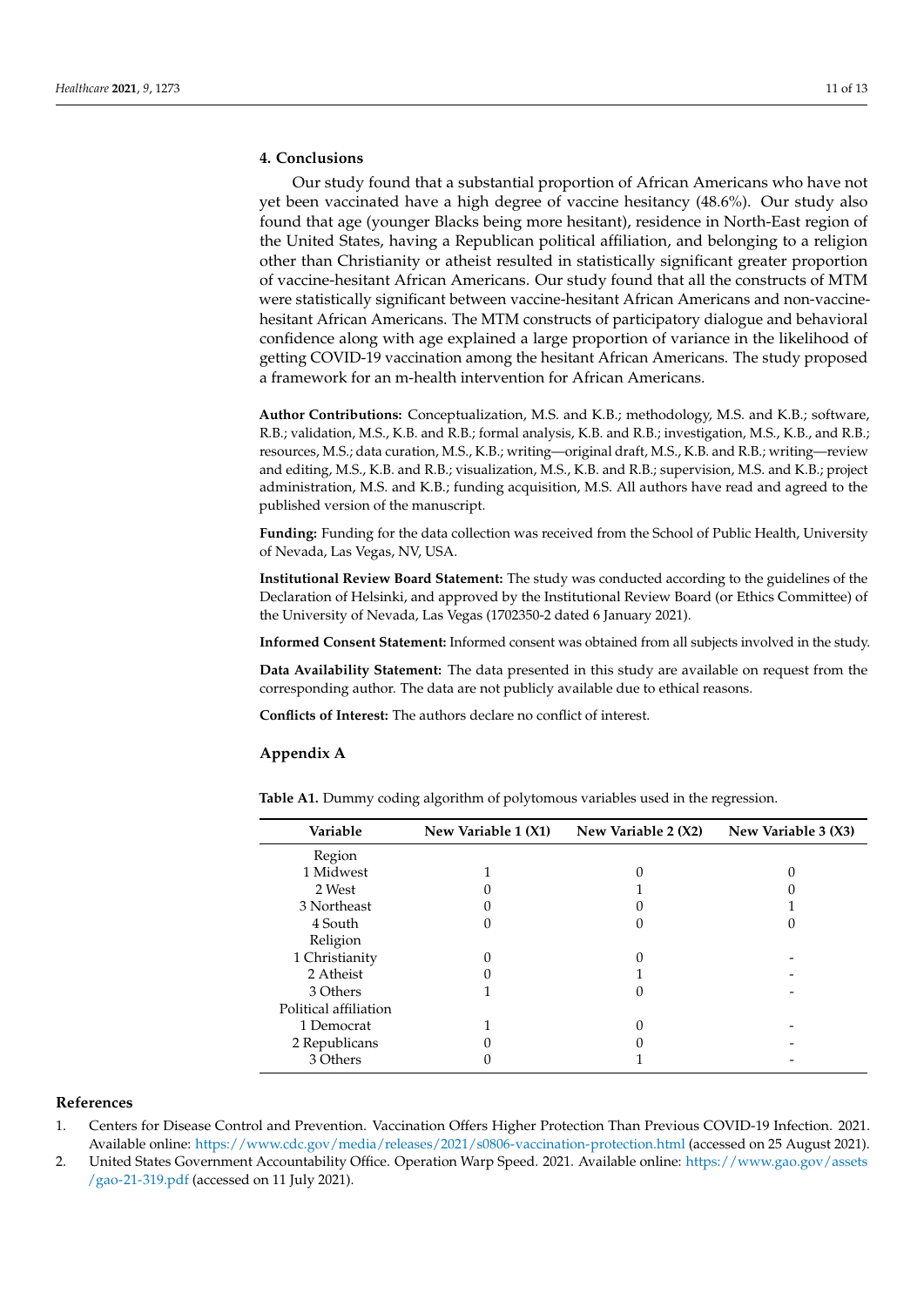- <span id="page-12-0"></span>3. National Institutes of Health. COVID-19 Vaccines NIH's Role in Vaccine Development and Vaccine Studies to Prevent COVID-19. 2021. Available online: <https://covid19.nih.gov/treatments-and-vaccines/covid-19-vaccines> (accessed on 23 August 2021).
- <span id="page-12-1"></span>4. Baden, L.R.; El Sahly, H.M.; Essink, B.; Kotloff, K.; Frey, S.; Novak, R.; Diemert, D.; Spector, S.A.; Rouphael, N.; Creech, C.B.; et al. Efficacy and Safety of the mRNA-1273 SARS-CoV-2 Vaccine. *N. Engl. J. Med.* **2021**, *384*, 403–416. [\[CrossRef\]](http://doi.org/10.1056/NEJMoa2035389)
- 5. Oliver, S.E.; Gargano, J.W.; Scobie, H.; Wallace, M.; Hadler, S.C.; Leung, J.; Blain, A.E.; McClung, N.; Campos-Outcalt, D.; Morgan, R.L.; et al. The Advisory Committee on Immunization Practices' Interim Recommendation for Use of Janssen COVID-19 Vaccine—United States, February 2021. *MMWR Morb. Mortal. Wkly. Rep.* **2021**, *70*, 329–332. [\[CrossRef\]](http://doi.org/10.15585/mmwr.mm7009e4)
- <span id="page-12-2"></span>6. Polack, F.P.; Thomas, S.J.; Kitchin, N.; Absalon, J.; Gurtman, A.; Lockhart, S.; Perez, J.L.; Marc, G.P.; Moreira, E.D.; Zerbini, C.; et al. Safety and Efficacy of the BNT162b2 mRNA Covid-19 Vaccine. *N. Engl. J. Med.* **2020**, *383*, 2603–2615. [\[CrossRef\]](http://doi.org/10.1056/NEJMoa2034577)
- <span id="page-12-3"></span>7. Badur, S.; Ota, M.; Öztürk, S.; Adegbola, R.; Dutta, A. Vaccine confidence: The keys to restoring trust. *Hum. Vaccines Immunother.* **2020**, *16*, 1007–1017. [\[CrossRef\]](http://doi.org/10.1080/21645515.2020.1740559)
- 8. Ball, P. Anti-vaccine movement could undermine efforts to end coronavirus pandemic, researchers warn. *Nature* **2020**, *581*, 251. [\[CrossRef\]](http://doi.org/10.1038/d41586-020-01423-4)
- 9. Dror, A.A.; Eisenbach, N.; Taiber, S.; Morozov, N.G.; Mizrachi, M.; Zigron, A.; Srouji, S.; Sela, E. Vaccine hesitancy: The next challenge in the fight against COVID-19. *Eur. J. Epidemiol.* **2020**, *35*, 775–779. [\[CrossRef\]](http://doi.org/10.1007/s10654-020-00671-y) [\[PubMed\]](http://www.ncbi.nlm.nih.gov/pubmed/32785815)
- <span id="page-12-4"></span>10. McAteer, J.; Yildirim, I.; Chahroudi, A. The VACCINES Act: Deciphering Vaccine Hesitancy in the Time of COVID-19. *Clin. Infect. Dis.* **2020**, *71*, 703–705. [\[CrossRef\]](http://doi.org/10.1093/cid/ciaa433) [\[PubMed\]](http://www.ncbi.nlm.nih.gov/pubmed/32282038)
- <span id="page-12-5"></span>11. Our World in Data. Coronavirus (COVID-19) Vaccination. 2021. Available online: [https://ourworldindata.org/covid-vaccinati](https://ourworldindata.org/covid-vaccinations?country=USA) [ons?country=USA](https://ourworldindata.org/covid-vaccinations?country=USA) (accessed on 25 August 2021).
- <span id="page-12-6"></span>12. White House. Fact Sheet: President Biden to Announce Goal to Administer at Least One Vaccine Shot to 70% of the U.S. Adult Population by 4 July. 2021. Available online: [https://www.whitehouse.gov/briefing-room/statements-releases/2021/05/04/fa](https://www.whitehouse.gov/briefing-room/statements-releases/2021/05/04/fact-sheet-president-biden-to-announce-goal-to-administer-at-least-one-vaccine-shot-to-70-of-the-u-s-adult-population-by-july-4th/) [ct-sheet-president-biden-to-announce-goal-to-administer-at-least-one-vaccine-shot-to-70-of-the-u-s-adult-population-by-jul](https://www.whitehouse.gov/briefing-room/statements-releases/2021/05/04/fact-sheet-president-biden-to-announce-goal-to-administer-at-least-one-vaccine-shot-to-70-of-the-u-s-adult-population-by-july-4th/) [y-4th/](https://www.whitehouse.gov/briefing-room/statements-releases/2021/05/04/fact-sheet-president-biden-to-announce-goal-to-administer-at-least-one-vaccine-shot-to-70-of-the-u-s-adult-population-by-july-4th/) (accessed on 11 August 2021).
- <span id="page-12-7"></span>13. Khubchandani, J.; Sharma, S.; Price, J.H.; Wiblishauser, M.J.; Sharma, M.; Webb, F.J. COVID-19 vaccination hesitancy in the United States: A rapid national assessment. *J. Community Health* **2021**, *46*, 270–277. [\[CrossRef\]](http://doi.org/10.1007/s10900-020-00958-x) [\[PubMed\]](http://www.ncbi.nlm.nih.gov/pubmed/33389421)
- <span id="page-12-8"></span>14. Khubchandani, J.; Macias, Y. COVID-19 vaccination hesitancy in Hispanics and African-Americans: A review and recommendations for practice. *Brain Behav. Immunity-Health* **2021**, *15*, 100277. [\[CrossRef\]](http://doi.org/10.1016/j.bbih.2021.100277) [\[PubMed\]](http://www.ncbi.nlm.nih.gov/pubmed/34036287)
- <span id="page-12-9"></span>15. Corbie-Smith, G.; Thomas, S.B.; George, M.M. Distrust, Race, and Research. *JAMA* **2002**, *162*, 2458–2463. [\[CrossRef\]](http://doi.org/10.1001/archinte.162.21.2458)
- <span id="page-12-10"></span>16. Dawson, M.A.; Giger, J.N.; Powell-Young, Y.; Brannon, C.B. Why African-Americans are hesitant to take the newly proposed COVID-19 vaccines: Tuskegee revisited. *J. Natl. Black Nurses Assoc.* **2020**, *31*, 6–8.
- 17. Ferdinand, K.C.; Nedunchezhian, S.; Reddy, T.K. The COVID-19 and influenza "twindemic": Barriers to influenza vaccination and potential acceptance of SARS-CoV2 vaccination in African Americans. *J. Natl. Med. Assoc.* **2020**, *112*, 681–687. [\[CrossRef\]](http://doi.org/10.1016/j.jnma.2020.11.001) [\[PubMed\]](http://www.ncbi.nlm.nih.gov/pubmed/33276969)
- 18. Webb, F.J.; Khubchandani, J.; Striley, C.W.; Cottler, L.B. Black-White differences in willingness to participate and perceptions about health research: Results from the population-based HealthStreet study. *J. Immigr. Minority Health* **2019**, *21*, 299–305. [\[CrossRef\]](http://doi.org/10.1007/s10903-018-0729-2)
- <span id="page-12-11"></span>19. Woko, C.; Siegel, L.; Hornik, R. An investigation of low COVID-19 vaccination intentions among Black Americans: The role of behavioral beliefs and trust in COVID-19 information sources. *J. Health Commun.* **2020**, *25*, 819–826. [\[CrossRef\]](http://doi.org/10.1080/10810730.2020.1864521) [\[PubMed\]](http://www.ncbi.nlm.nih.gov/pubmed/33719874)
- <span id="page-12-12"></span>20. Millett, G.A.; Jones, A.T.; Benkeser, D.; Baral, S.; Mercer, L.; Beyrer, C.; Honermann, B.; Lankiewicz, E.; Mena, L.; Crowley, J.S.; et al. Assessing differential impacts of COVID-19 on black communities. *Ann. Epidemiol.* **2020**, *47*, 37–44. [\[CrossRef\]](http://doi.org/10.1016/j.annepidem.2020.05.003)
- <span id="page-12-13"></span>21. Burger, A.E.; Reither, E.N.; Mamelund, S.-E.; Lim, S. Black-white disparities in 2009 H1N1 vaccination among adults in the United States: A cautionary tale for the COVID-19 pandemic. *Vaccine* **2021**, *39*, 943–951. [\[CrossRef\]](http://doi.org/10.1016/j.vaccine.2020.12.069) [\[PubMed\]](http://www.ncbi.nlm.nih.gov/pubmed/33454136)
- <span id="page-12-14"></span>22. Glanz, K.; Bishop, D.B. The Role of Behavioral Science Theory in Development and Implementation of Public Health Interventions. *Annu. Rev. Public Health* **2010**, *31*, 399–418. [\[CrossRef\]](http://doi.org/10.1146/annurev.publhealth.012809.103604)
- <span id="page-12-15"></span>23. Sharma, M. *Theoretical Foundations of Health Education and Health Promotion*, 4th ed.; Jones & Bartlett Learning: Sudbury, ON, Canada, 2021.
- <span id="page-12-16"></span>24. Sharma, M. Multi-theory model (MTM) for health behavior change. *WebmedCentral Behav.* **2015**, *6*, WMC004982.
- <span id="page-12-17"></span>25. United States Census Bureau. Quick Facts. Available online: <https://www.census.gov/quickfacts/fact/table/US/PST045219> (accessed on 25 August 2021).
- <span id="page-12-18"></span>26. NRC Health. Updated COVID Vaccinations Study: Have Consumers' Opinions about the Vaccine Changed with an Upcoming Release? 2020. Available online: [https://nrchealth.com/updated-covid-vaccinations-study-have-consumers-opinions-about-t](https://nrchealth.com/updated-covid-vaccinations-study-have-consumers-opinions-about-the-vaccine-changed-with-an-upcoming-release/) [he-vaccine-changed-with-an-upcoming-release/](https://nrchealth.com/updated-covid-vaccinations-study-have-consumers-opinions-about-the-vaccine-changed-with-an-upcoming-release/) (accessed on 12 August 2021).
- <span id="page-12-19"></span>27. Press Ganey Media. Press Ganey COVID-19 Vaccine Hesitancy Research Finds Black/African American Patients Far Less Willing Than Asian or White Patients to Get the Vaccine. Business Wire. 2021. Available online: [https:](https://www.businesswire.com/news/home/20210204005712/en/Press-Ganey-COVID-19-Vaccine-Hesitancy-Research-Finds-BlackAfrican-American-Patients-Far-Less-Willing-Than-Asian-or-White-Patients-to-Get-the-Vaccine/?feedref=JjAwJuNHiystnCoBq_hl-aWOJSq7maz1kUlsOIrkZM4xz5QOdfJiTifxwfmkU5A67fxFuNFTHSunhvli30RlBNXya2izy9YOgHlBiZQk2LPgxNjXHjsNmKaXEz4koEK2KQOELXF1Klv27yoigQe38g=) [//www.businesswire.com/news/home/20210204005712/en/Press-Ganey-COVID-19-Vaccine-Hesitancy-Research-Fin](https://www.businesswire.com/news/home/20210204005712/en/Press-Ganey-COVID-19-Vaccine-Hesitancy-Research-Finds-BlackAfrican-American-Patients-Far-Less-Willing-Than-Asian-or-White-Patients-to-Get-the-Vaccine/?feedref=JjAwJuNHiystnCoBq_hl-aWOJSq7maz1kUlsOIrkZM4xz5QOdfJiTifxwfmkU5A67fxFuNFTHSunhvli30RlBNXya2izy9YOgHlBiZQk2LPgxNjXHjsNmKaXEz4koEK2KQOELXF1Klv27yoigQe38g=) [ds-BlackAfrican-American-Patients-Far-Less-Willing-Than-Asian-or-White-Patients-to-Get-the-Vaccine/?feedref=JjAwJuNH](https://www.businesswire.com/news/home/20210204005712/en/Press-Ganey-COVID-19-Vaccine-Hesitancy-Research-Finds-BlackAfrican-American-Patients-Far-Less-Willing-Than-Asian-or-White-Patients-to-Get-the-Vaccine/?feedref=JjAwJuNHiystnCoBq_hl-aWOJSq7maz1kUlsOIrkZM4xz5QOdfJiTifxwfmkU5A67fxFuNFTHSunhvli30RlBNXya2izy9YOgHlBiZQk2LPgxNjXHjsNmKaXEz4koEK2KQOELXF1Klv27yoigQe38g=) [iystnCoBq\\_hl-aWOJSq7maz1kUlsOIrkZM4xz5QOdfJiTifxwfmkU5A67fxFuNFTHSunhvli30RlBNXya2izy9YOgHlBiZQk2LPg](https://www.businesswire.com/news/home/20210204005712/en/Press-Ganey-COVID-19-Vaccine-Hesitancy-Research-Finds-BlackAfrican-American-Patients-Far-Less-Willing-Than-Asian-or-White-Patients-to-Get-the-Vaccine/?feedref=JjAwJuNHiystnCoBq_hl-aWOJSq7maz1kUlsOIrkZM4xz5QOdfJiTifxwfmkU5A67fxFuNFTHSunhvli30RlBNXya2izy9YOgHlBiZQk2LPgxNjXHjsNmKaXEz4koEK2KQOELXF1Klv27yoigQe38g=) [xNjXHjsNmKaXEz4koEK2KQOELXF1Klv27yoigQe38g=](https://www.businesswire.com/news/home/20210204005712/en/Press-Ganey-COVID-19-Vaccine-Hesitancy-Research-Finds-BlackAfrican-American-Patients-Far-Less-Willing-Than-Asian-or-White-Patients-to-Get-the-Vaccine/?feedref=JjAwJuNHiystnCoBq_hl-aWOJSq7maz1kUlsOIrkZM4xz5QOdfJiTifxwfmkU5A67fxFuNFTHSunhvli30RlBNXya2izy9YOgHlBiZQk2LPgxNjXHjsNmKaXEz4koEK2KQOELXF1Klv27yoigQe38g=) (accessed on 25 August 2021).
- <span id="page-12-20"></span>28. ESOMAR. Data Protection Checklist. Available online: <https://www.esomar.org/> (accessed on 10 August 2021).